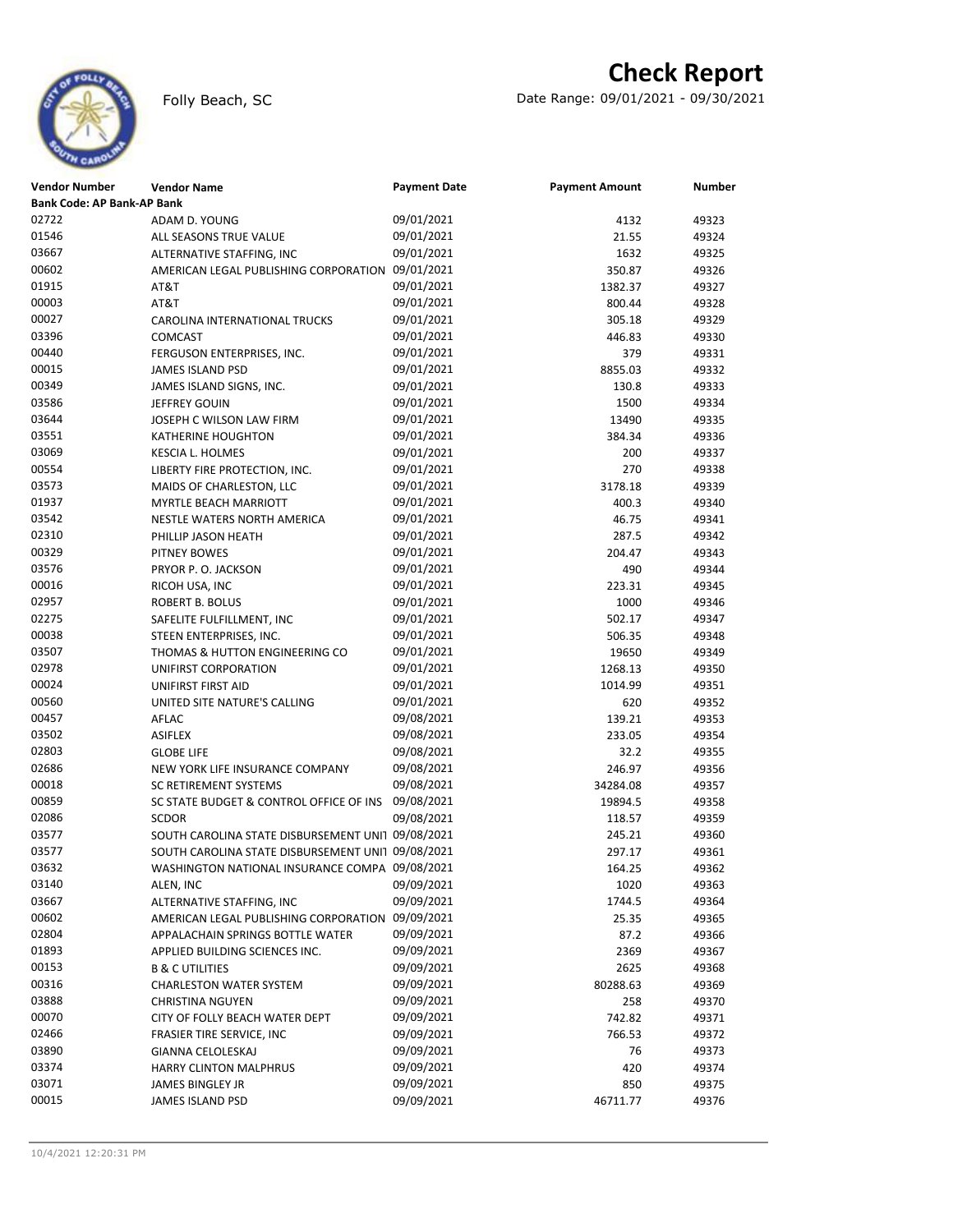| <b>Check Report</b>  |                                                   |                     | Date Range: 09/01/2021 - 09/30/2021 |        |
|----------------------|---------------------------------------------------|---------------------|-------------------------------------|--------|
| <b>Vendor Number</b> | <b>Vendor Name</b>                                | <b>Payment Date</b> | <b>Payment Amount</b>               | Number |
| 03069                | KESCIA L. HOLMES                                  | 09/09/2021          | 850                                 | 49377  |
| 03881                | <b>KEVIN OLEARY</b>                               | 09/09/2021          | 262                                 | 49378  |
| 00702                | LOWE'S COMPANIES, INC.                            | 09/09/2021          | 542.69                              | 49379  |
| 03718                | MICHAEL DAVID SMITH                               | 09/09/2021          | 160                                 | 49380  |
| 00587                | MICROBILT CORPORATION                             | 09/09/2021          | 49                                  | 49381  |
| 03196                | MUSC COMMUNITY & PS PSYCHIATRY DIVISIO 09/09/2021 |                     | 2479.92                             | 49382  |
| 03891                | PROLEGAL DISCOVERY SOLUTIONS, INC                 | 09/09/2021          | 82.71                               | 49383  |
| 03576                | PRYOR P.O. JACKSON                                | 09/09/2021          | 210                                 | 49384  |
| 03283                | ROBERT R. WAGENBRENNER                            | 09/09/2021          | 800                                 | 49385  |
| 02916                | SC BEACH ADVOCATES                                | 09/09/2021          | 500                                 | 49386  |
| 03725                | SCA OF SC, LLC                                    | 09/09/2021          | 1500                                | 49387  |
| 03182                | THE SHERWIN WILLIAMS CO                           | 09/09/2021          | 375.34                              | 49388  |
| 03373                | TIA ROSE MARIA HABERSHAM                          | 09/09/2021          | 420                                 | 49389  |
| 00560                | UNITED SITE NATURE'S CALLING                      | 09/09/2021          | 2156.7                              | 49390  |
| 03878                | <b>VERITEXT LLC</b>                               | 09/09/2021          | 247                                 | 49391  |
| 01185                | <b>VERIZON WIRELESS</b>                           | 09/09/2021          | 1277.47                             | 49392  |
| 02787                | VIEO DESIGN LLC                                   | 09/09/2021          | 97                                  | 49393  |
| 03752                | WEST CHATHAM WARNING DEVICES                      | 09/09/2021          | $-917.41$                           | 49394  |
| 03752                | WEST CHATHAM WARNING DEVICES                      | 09/09/2021          | 917.41                              | 49394  |
| 03408                | <b>WEST PUBLISHING CORPORATION</b>                | 09/09/2021          | 312.45                              | 49395  |
| 02006                | <b>BB&amp;T FINANCIAL, FSB</b>                    | 09/13/2021          | 9173.04                             | 49396  |
|                      | **Void**                                          | 09/13/2021          | 0                                   | 49397  |
|                      | **Void**                                          | 09/13/2021          | 0                                   | 49398  |
|                      | **Void**                                          | 09/13/2021          | 0                                   | 49399  |
|                      | **Void**                                          | 09/13/2021          | 0                                   | 49400  |
| 03061                | ALL SEASONS LANDSCAPE & MAINTENANCE LL 09/16/2021 |                     | 615.85                              | 49401  |
| 03667                | ALTERNATIVE STAFFING, INC                         | 09/16/2021          | 1744.5                              | 49402  |
| 02819                | APPLIED CONCEPTS, INC                             | 09/16/2021          | 3511.96                             | 49403  |
| 01915                | AT&T                                              | 09/16/2021          | 101.15                              | 49404  |
| 02072                | AT&T                                              | 09/16/2021          | 795.26                              | 49405  |
| 01290                | BATTEY, KATHRYN                                   | 09/16/2021          | 309.56                              | 49406  |
| 02630                | BLITCH PLUMBING, INC                              | 09/16/2021          | 641.37                              | 49407  |
| 01084                | <b>BOOTJACK, INC</b>                              | 09/16/2021          | 107.9                               | 49408  |
| 03880                | CAMPBELL-BROWN, INC                               | 09/16/2021          | 2575.42                             | 49409  |
| 01640                | CLEVELAND & CONLEY, LLC                           | 09/16/2021          | 1657.5                              | 49410  |
| 02785                | CONSOLIDATED PIPE & SUPPLY CO                     | 09/16/2021          | 17837.85                            | 49411  |
| 02507                | CORKYS OUTDOOR POWER EQUIPMENT LLC                | 09/16/2021          | 1020.91                             | 49412  |
| 00040                | <b>DOMINION ENERGY</b>                            | 09/16/2021          | 11767.86                            | 49413  |
| 03889                | <b>EDMUND SULLIVAN</b>                            | 09/16/2021          | 100                                 | 49414  |
| 03806                | <b>INTERIOR ELEMENTS</b>                          | 09/16/2021          | 4677.95                             | 49415  |
| 02944                | JACKIE MILLER                                     | 09/16/2021          | 581.92                              | 49416  |
| 03586                | JEFFREY GOUIN                                     | 09/16/2021          | 200                                 | 49417  |
| 03060                | JENNIFER STRINGER OBI                             | 09/16/2021          | 2500                                | 49418  |
| 00462                | MORELLI                                           | 09/16/2021          | 1965                                | 49419  |
| 00017                | OFFICE DEPOT                                      | 09/16/2021          | 212.47                              | 49420  |
| 01096                | PALMETTO LAND SURVEYING                           | 09/16/2021          | 1700                                | 49421  |
| 00045                | PRIORITY LANDSCAPING                              | 09/16/2021          | 300                                 | 49422  |
| 00016                | RICOH USA, INC                                    | 09/16/2021          | 252.86                              | 49423  |
| 00016                | RICOH USA, INC                                    | 09/16/2021          | 261.12                              | 49424  |
| 02957                | ROBERT B. BOLUS                                   | 09/16/2021          | 425                                 | 49425  |
| 02160                | SC MUNI INSURANCE TRUST                           | 09/16/2021          | 16296                               | 49426  |
| 02421                | SCHINDLER ELEVATOR CORPORATION                    | 09/16/2021          | 5870.94                             | 49427  |
| 03387                | SCHWARTZ LAW FIRM, LLC                            | 09/16/2021          | 172.5                               | 49428  |
| 01016                | <b>SCLEVA</b>                                     | 09/16/2021          | 330                                 | 49429  |
| 01210                | SEGRA                                             | 09/16/2021          | 3476.7                              | 49430  |
| 02520                | SKIPPER, CHRISTOPHER A.                           | 09/16/2021          | 204.96                              | 49431  |
| 03565                | UNITED RENTALS                                    | 09/16/2021          | 1335.77                             | 49432  |
| 03892                | <b>WESLEY GRAHAM</b>                              | 09/16/2021          | 126.55                              | 49433  |
| 03100                | WOOD ENVIRONMENT & INFRASTRUCTURE S( 09/16/2021   |                     | 584.35                              | 49434  |
| 00457                | AFLAC                                             | 09/21/2021          | 139.21                              | 49435  |
| 03502                | <b>ASIFLEX</b>                                    | 09/21/2021          | 233.05                              | 49436  |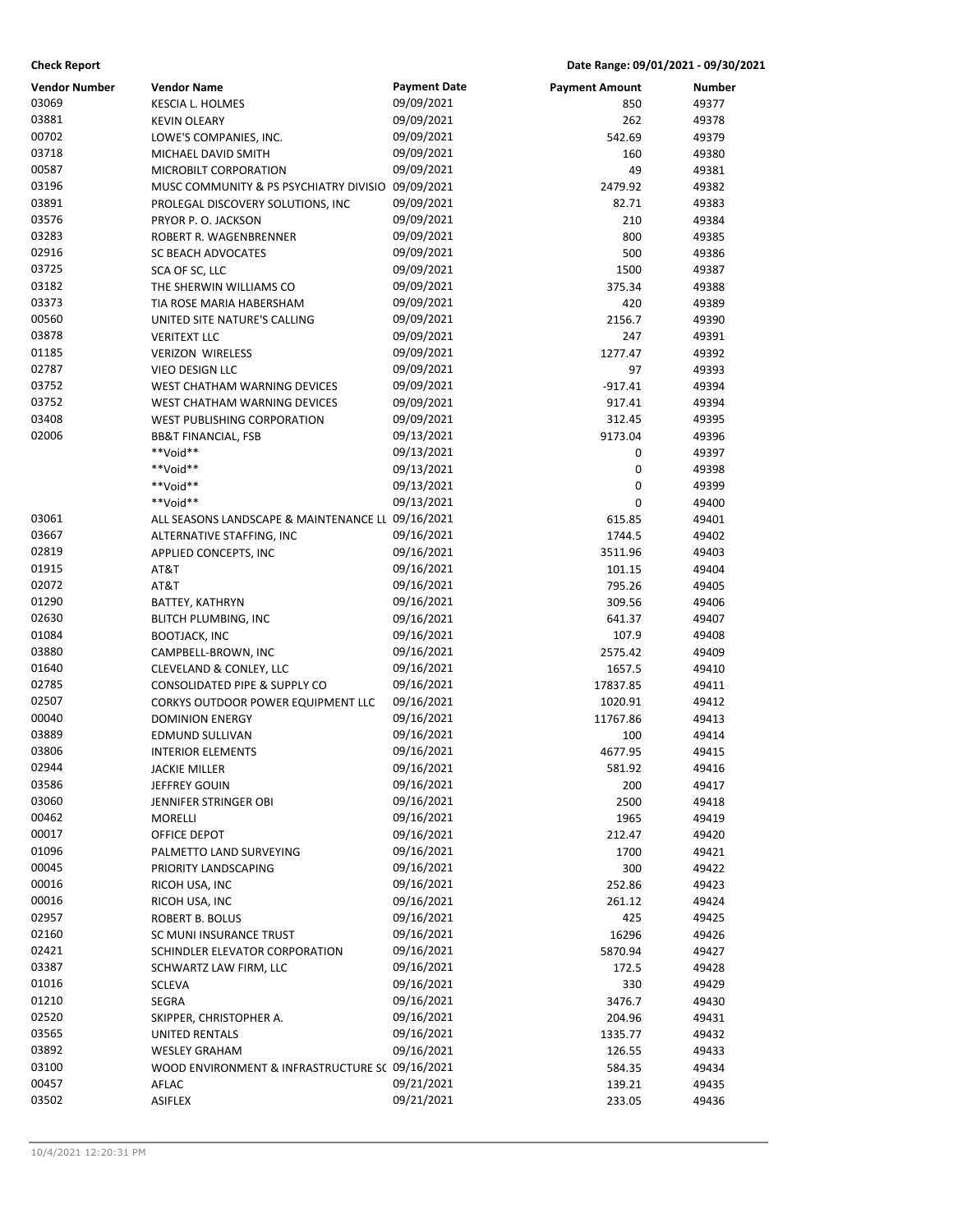**Check Report Date Range: 09/01/2021 - 09/30/2021**

| <b>Vendor Number</b> | <b>Vendor Name</b>                                | <b>Payment Date</b> | <b>Payment Amount</b> | Number |
|----------------------|---------------------------------------------------|---------------------|-----------------------|--------|
| 02803                | <b>GLOBE LIFE</b>                                 | 09/21/2021          | 32.2                  | 49437  |
| 02686                | NEW YORK LIFE INSURANCE COMPANY                   | 09/21/2021          | 266.83                | 49438  |
| 00018                | <b>SC RETIREMENT SYSTEMS</b>                      | 09/21/2021          | 34998.68              | 49439  |
| 00859                | SC STATE BUDGET & CONTROL OFFICE OF INS           | 09/21/2021          | 22588.23              | 49440  |
|                      | **Void**                                          | 09/21/2021          | 0                     | 49441  |
| 02086                | <b>SCDOR</b>                                      | 09/21/2021          | 591.71                | 49442  |
| 03577                | SOUTH CAROLINA STATE DISBURSEMENT UNI1 09/21/2021 |                     | 245.21                | 49443  |
| 03577                | SOUTH CAROLINA STATE DISBURSEMENT UNI1 09/21/2021 |                     | 297.17                | 49444  |
| 03632                | WASHINGTON NATIONAL INSURANCE COMPA 09/21/2021    |                     | 164.25                | 49445  |
| 03667                | ALTERNATIVE STAFFING, INC                         | 09/23/2021          | 1501.5                | 49446  |
| 03001                | <b>AQUATIC ANALYTICS LLC</b>                      | 09/23/2021          | 385                   | 49447  |
| 03004                | BOUND TREE MEDICAL, LLC                           | 09/23/2021          | 282.24                | 49448  |
| 02823                | <b>CHARLESTON SIGN LLC</b>                        | 09/23/2021          | 250                   | 49449  |
| 03894                | <b>CONNOR BRYANT</b>                              | 09/23/2021          | 33.71                 | 49450  |
| 03282                | DOCTORS CARE, PA                                  | 09/23/2021          | 960                   | 49451  |
| 03607                | ELLIOTT DAVIS, LLC                                | 09/23/2021          | 6012.09               | 49452  |
| 02466                | FRASIER TIRE SERVICE, INC                         | 09/23/2021          | 360.36                | 49453  |
| 03731                | <b>GO STORE IT FOLLY ROAD</b>                     | 09/23/2021          | 228                   | 49454  |
| 00015                | <b>JAMES ISLAND PSD</b>                           | 09/23/2021          | 10360.58              | 49455  |
| 01260                | JOHNSON CONTROLS FIRE PROTECTION, LP              | 09/23/2021          | 463.36                | 49456  |
| 02309                | JOHNSON CONTROLS SECURITY SOLUTIONS               | 09/23/2021          | 1300.59               | 49457  |
| 03551                | <b>KATHERINE HOUGHTON</b>                         | 09/23/2021          | 273.9                 | 49458  |
| 03718                | MICHAEL DAVID SMITH                               | 09/23/2021          | 170                   | 49459  |
| 00339                | NORTH AMERICAN FIRE EQUIPMENT CO                  | 09/23/2021          | 675.8                 | 49460  |
| 03576                | PRYOR P.O. JACKSON                                | 09/23/2021          | 170                   | 49461  |
| 02957                | <b>ROBERT B. BOLUS</b>                            | 09/23/2021          | 1925                  | 49462  |
| 03283                | ROBERT R. WAGENBRENNER                            | 09/23/2021          | 800                   | 49463  |
| 02620                | SHIRT TALES SCREENPRINTING, INC                   | 09/23/2021          | 1111.8                | 49464  |
| 02738                | SYNCB/AMAZON                                      | 09/23/2021          | 6731.14               | 49465  |
|                      | **Void**                                          | 09/23/2021          | 0                     | 49466  |
| 03740                | THE CART GUY LLC                                  | 09/23/2021          | 2712.5                | 49467  |
| 03507                | THOMAS & HUTTON ENGINEERING CO                    | 09/23/2021          | 4015.3                | 49468  |
| 00024                | UNIFIRST FIRST AID                                | 09/23/2021          | 106.85                | 49469  |
| 03878                | <b>VERITEXT LLC</b>                               | 09/23/2021          | 1161.35               | 49470  |
| 00342                | <b>ADVANCE AUTO PARTS</b>                         | 09/30/2021          | 74.63                 | 49471  |
| 03667                | ALTERNATIVE STAFFING, INC                         | 09/30/2021          | 1744.5                | 49472  |
| 01915                | AT&T                                              | 09/30/2021          | 1340.64               | 49473  |
| 00003                | AT&T                                              | 09/30/2021          | 800.44                | 49474  |
| 03004                | <b>BOUND TREE MEDICAL, LLC</b>                    | 09/30/2021          | 28.65                 | 49475  |
| 02860                | <b>BRANDON UPTON</b>                              | 09/30/2021          | 244                   | 49476  |
| 03730                | <b>CODY MARTIN</b>                                | 09/30/2021          | 165                   | 49477  |
| 03396                | COMCAST                                           | 09/30/2021          | 45.28                 | 49478  |
| 03074                | CONSTANTINE ENGINEERING, INC                      | 09/30/2021          | 1030                  | 49479  |
| 01914                | DAVIS & FLOYD                                     | 09/30/2021          | 3455                  | 49480  |
| 00068                | FOLLY BEACH CIVIC CLUB                            | 09/30/2021          | 600                   | 49481  |
| 02472                | GILREATH, ANDREW A.                               | 09/30/2021          | 244                   | 49482  |
| 00290                | GLOVER FENCE COMPANY, INC.                        | 09/30/2021          | 1780                  | 49483  |
| 03573                | MAIDS OF CHARLESTON, LLC                          | 09/30/2021          | 2977.02               | 49484  |
| 02969                | PALMETTO CLEARING & GRADING                       | 09/30/2021          | 2870.25               | 49485  |
| 00045                | PRIORITY LANDSCAPING                              | 09/30/2021          | 370                   | 49486  |
| 01936                | <b>QUILL CORPORATION</b>                          | 09/30/2021          | 282.62                | 49487  |
| 00016                | RICOH USA, INC                                    | 09/30/2021          | 474.4                 | 49488  |
| 00016                | RICOH USA, INC                                    | 09/30/2021          | 223.31                | 49489  |
| 02957                | ROBERT B. BOLUS                                   | 09/30/2021          | 425                   | 49490  |
| 00859                | SC STATE BUDGET & CONTROL OFFICE OF INS           | 09/30/2021          | 40.24                 | 49491  |
| 03725                | SCA OF SC, LLC                                    | 09/30/2021          | 1200                  | 49492  |
| 00106                | STATE FISCAL ACCOUNTABLILITY AUTHORITY            | 09/30/2021          | 595.79                | 49493  |
| 02978                | UNIFIRST CORPORATION                              | 09/30/2021          | 883                   | 49494  |
|                      |                                                   |                     |                       |        |